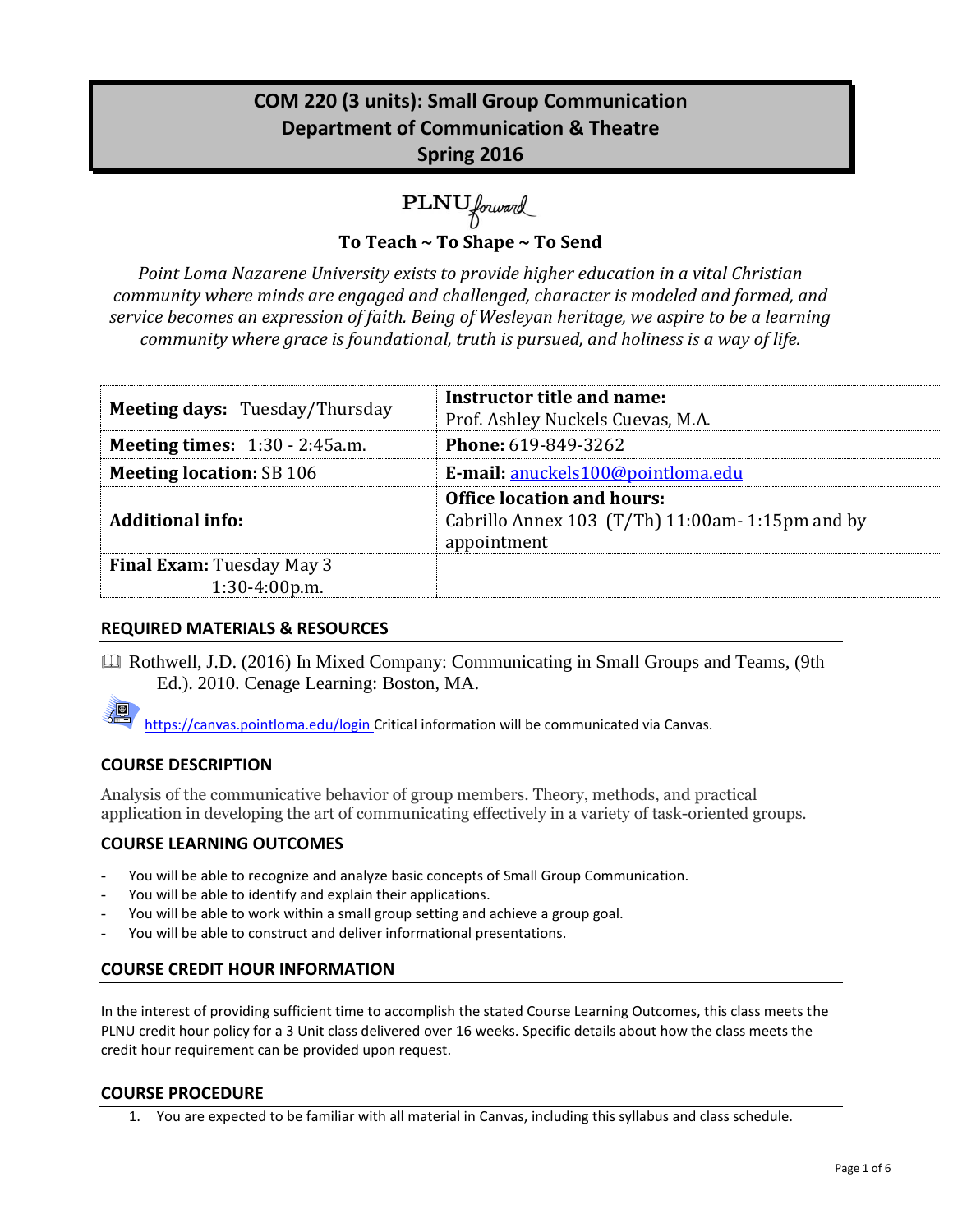### **ASSESSMENT & GRADING**

|         | Grade Scale (% to Letter): |          |    |
|---------|----------------------------|----------|----|
| 93-100  | А                          | 73-76    | C  |
| $90-92$ | А-                         | 70-72    | C- |
| 87-89   | B+                         | 67-69    | D+ |
| 83-86   | B                          | 63-66    | D  |
| 80-82   | B-                         | 60-62    | D- |
| 77-79   | C+                         | $0 - 59$ |    |

#### **Course Point Values:**

| Assignment                             |       | <b>Point Value</b> |
|----------------------------------------|-------|--------------------|
| <b>Board Game Reflections</b>          |       | 100                |
| <b>Group Project</b>                   |       | 700                |
| Proposal 100 pts                       |       |                    |
| Contract 100 pts                       |       |                    |
| Presentation 100 pts                   |       |                    |
| Game Rules and Theme 300 pts           |       |                    |
| Group Internal Peer Evaluation 100 pts |       |                    |
| <b>Peer Presentation Evaluations</b>   |       | 100                |
| <b>Midterm Exam</b>                    |       | 200                |
| <b>Final Exam</b>                      |       | 200                |
|                                        | Total | 1300               |

### **STUDENT RESPONSIBILITY**

It is the student's responsibility to maintain his/her class schedule. Should the need arise to drop this course (personal emergencies, poor performance, etc.), the student has the responsibility to follow through (provided the drop date meets the stated calendar deadline established by the university), not the instructor. Simply ceasing to attend this course or failing to follow through to arrange for a change of registration (drop/add) may easily result in a grade of F on the official transcript.

### **INCOMPLETES AND LATE ASSIGNMENTS**

All assignments are to be submitted/turned in by the beginning of the class session when they are due—including assignments posted in Canvas.

### **ATTENDANCE AND PARTICIPATION**

Regular and punctual attendance at all classes is considered essential to optimum academic achievement. You are expected to attend each class session. It is recognized that many of you have outside commitments to the university; these are considered excused, but must be cleared with the instructor PRIOR to the absence and written documentation presented, including sports. If you are absent from more than 10 percent of class meetings, I have the option of filing a written report which may result in de-enrollment. If the absences exceed 20 percent, you may be de-enrolled without notice. If the date of de-enrollment is past the last date to withdraw from a class, you will be assigned a grade of W or WF consistent with university policy in the grading section of the catalog. See Academic [Policies](http://www.pointloma.edu/experience/academics/catalogs/undergraduate-catalog/point-loma-education/academic-policies) in the undergrad student catalog.

### **USE OF TECHNOLOGY**

Point Loma Nazarene University encourages the use of technology for learning, communication, and collaboration. However, cell phones must be turned off before class begins. Laptops, tablets and all other electronic devices cannot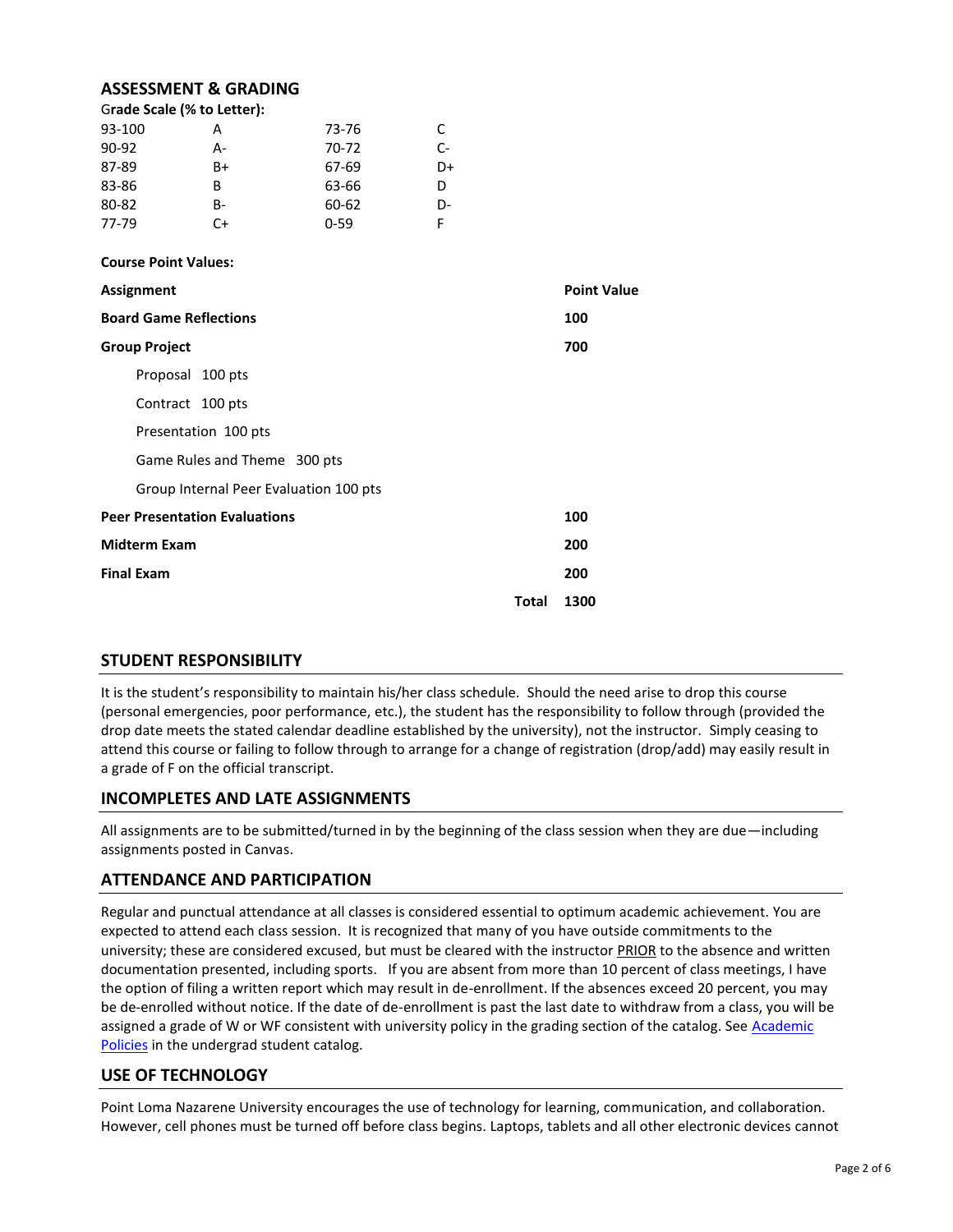be used during lecture/discussion without permission by the instructor or authorized by the [Disability Resource](http://www.pointloma.edu/experience/offices/administrative-offices/academic-advising-office/disability-resource-center)  [Center](http://www.pointloma.edu/experience/offices/administrative-offices/academic-advising-office/disability-resource-center) (DRC). The use of these technology devices during any class period will count in your absence.

### **ACADEMIC HONESTY**

"PLNU exists to provide higher education in a vital Christian community where minds are engaged and challenged, character is modeled and formed…"(PLNU Catalog). As such students should demonstrate academic honesty by doing original work and by giving appropriate credit to the ideas of others. As explained in the university catalog, academic dishonesty is the act of presenting information, ideas, and/or concepts as one's own when in reality they are the results of another person's creativity and effort. Violations of university academic honesty include cheating, plagiarism, falsification, aiding the academic dishonesty of others, or malicious misuse of university resources. A faculty member who believes a situation involving academic dishonesty has been detected may assign a failing grade for a) that particular assignment or examination, and/or b) the course following the procedure in the university catalog. Students may appeal also using the procedure in the university catalog. Se[e Academic Policies](http://www.pointloma.edu/experience/academics/catalogs/undergraduate-catalog/point-loma-education/academic-policies) for further information.

# **ACADEMIC ACCOMMODATIONS**

While all students are expected to meet the minimum academic standards for completion of this course as established by the instructor, students with disabilities may request academic accommodations. At Point Loma Nazarene University, students must request that academic accommodations by filing documentation with the [Disability Resource Center](http://www.pointloma.edu/experience/offices/administrative-offices/academic-advising-office/disability-resource-center) (DRC), located in the Bond Academic Center. Once the student files documentation, the Disability Resource Center will contact the student's instructors and provide written recommendations for reasonable and appropriate accommodations to meet the individual needs of the student. See [Academic Policies](http://www.pointloma.edu/experience/academics/catalogs/undergraduate-catalog/point-loma-education/academic-policies) in the (undergrad/graduate as appropriate) academic catalog.

# **FERPA POLICY**

In compliance with federal law, neither PLNU student ID nor social security number should be used in publicly posted grades or returned sets of assignments without student written permission. This class will meet the federal requirements by (Note: each faculty member should choose one strategy to use: distributing all grades and papers individually; requesting and filing written student permission; or assigning each student a unique class ID number not identifiable on the alphabetic roster.). Also in compliance with FERPA, you will be the only person given information about your progress in this class unless you have designated others to receive it in the "Information Release" section of the student portal. See [Policy Statements](http://www.pointloma.edu/experience/academics/catalogs/undergraduate-catalog/policy-statements) in the (undergrad/ graduate as appropriate) academic catalog.

# **FINAL EXAMINATION POLICY**

Successful completion of this class requires taking the final examination **on its scheduled day**. The final examination schedule is posted on th[e Class Schedules](http://www.pointloma.edu/experience/academics/class-schedules) site and on Canvas. No requests for early examinations or alternative days will be approved.

# **COPYRIGHT POLICY**

Point Loma Nazarene University, as a non-profit educational institution, is entitled by law to use materials protected by the US Copyright Act for classroom education. Any use of those materials outside the class may violate the law.

### **COURSE SCHEDULE AND ASSIGNMENTS**

- **1.** There are in class activities that you must be present on the day of in order to earn the points.
- **2.** There is a large group project with multiple sub-assignments which will include written aspects.
- **3.** There is one presentation which will require you to speak to in front of the class.
- **4.** A midterm and final (cumulative) exam will be given.
- **5.** See Canvas for additional assignment details & schedule.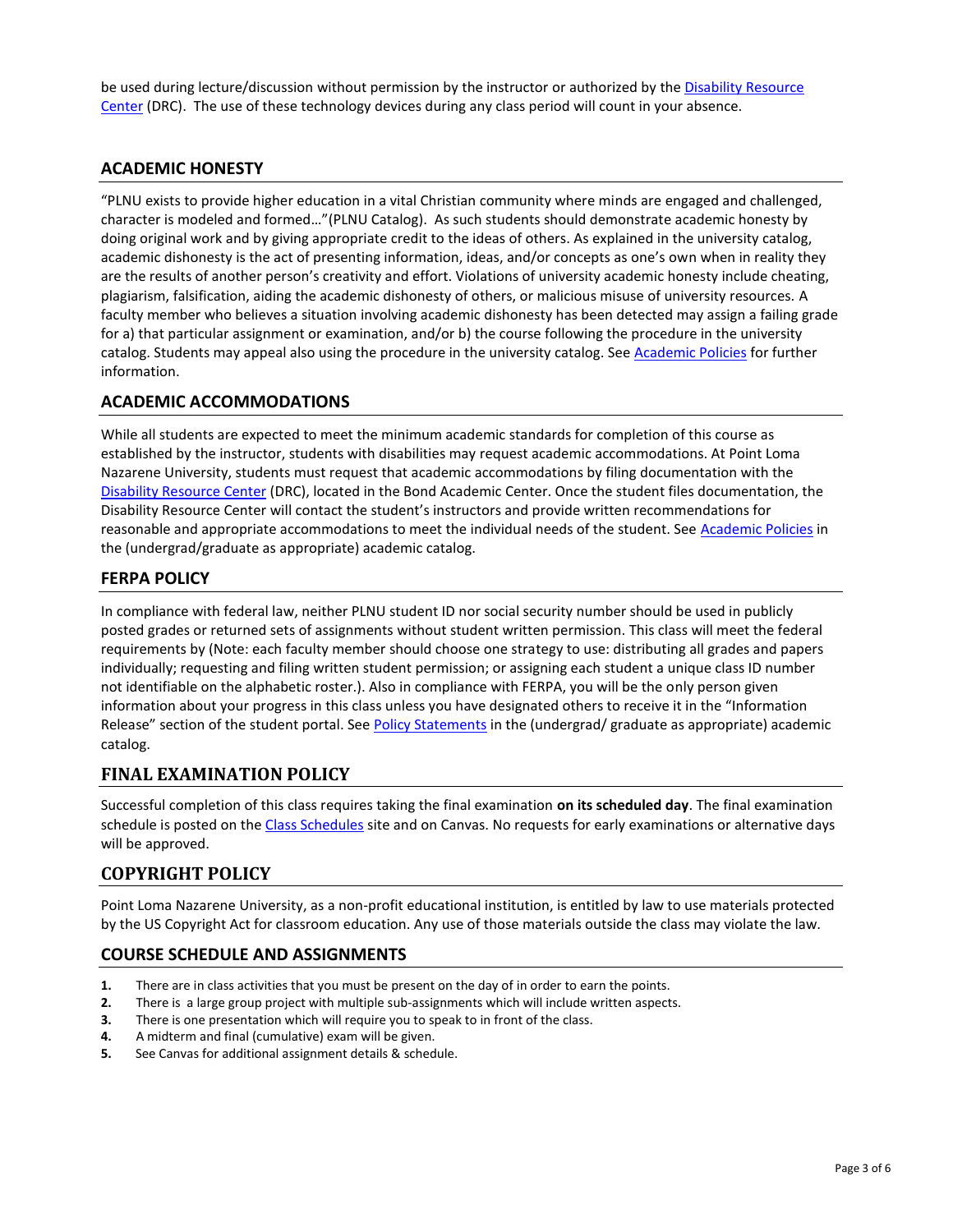### **1. Board Game Reflections**

- a. Description: Students will play 4 different board games and write reflections about the experience.
- b. Requirements: Students are required to write a 2-3 page paper outlining the basic concept of the board game played, the group dynamic of the game, how the rules of the game contributed to facilitating those dynamics.
- **c.** Style Standard: APA. Times New Roman, size 12 font, double spaced

### 2. **Group Project**:

- a. Description: Students will work together in assigned groups to construct a board game to be presented to the class at the end of the semester.
- b. Requirements: Students must work within their groups and complete all of the individual aspects of the project: Contract, Proposal, Game Rules and Theme, Presentation and Group internal Peer Evaluation. All of these aspects will be compiled in a binder and submitted in accordance with the Style Standards listed below.
- c. Style Standard: APA. Times New Roman, size 12 font, double spaced.

### 3. **Proposal**:

- a. Description: Groups will construct a basic outline of the goals for their board game and how the team plans on achieving said goals.
- b. Requirements: Teams will outline the basic theme of the game, the type of game, the duties of the team members, the goals that need to be achieved and a timeline.
- c. Style Standard: APA. Times New Roman, size 12 font, double spaced.

#### **4. Contract:**

- a. Description: Students will establish their group norms.
- b. Requirements : Students will work within their groups to establish 5-7 norms, both implicite and explicite as described in Ch. 3
- c. Style Standard: APA. Times New Roman, size 12 font, double spaced.

### **5. Demo Presentation**

- a. Description: Students will present a summary of the game they have constructed in a proposal type manner. Images and sample game play are integral to a successful presentation.
- b. Requirements: Students must provide a sample of what the game materials would be required and used. A demonstration of the game play will be necessary.
- c. Style Standard: APA. Times New Roman, size 12 font, double spaced.

### **6. Game Rules and Themes**

- a. Description: Students will create a rule book for their game.
- b. Requirements: Teams will construct rules and themes of their board game to establish and enforce the group norms that will be constructed through the game play. There is also a story telling aspect to this assignment so constructing the "back story" or "plot" of the game will also need to be present.
- c. Style Standard: APA. Times New Roman, size 12 font, double spaced.

### **7. Group Internal Peer Evaluation**

- a. Description: Students will evaluate their teammates in terms of their performance and ability to meet the group's established norms.
- b. Requirements: Students will fill out a form in class provided by the instructor.
- c. Style Standard: N/A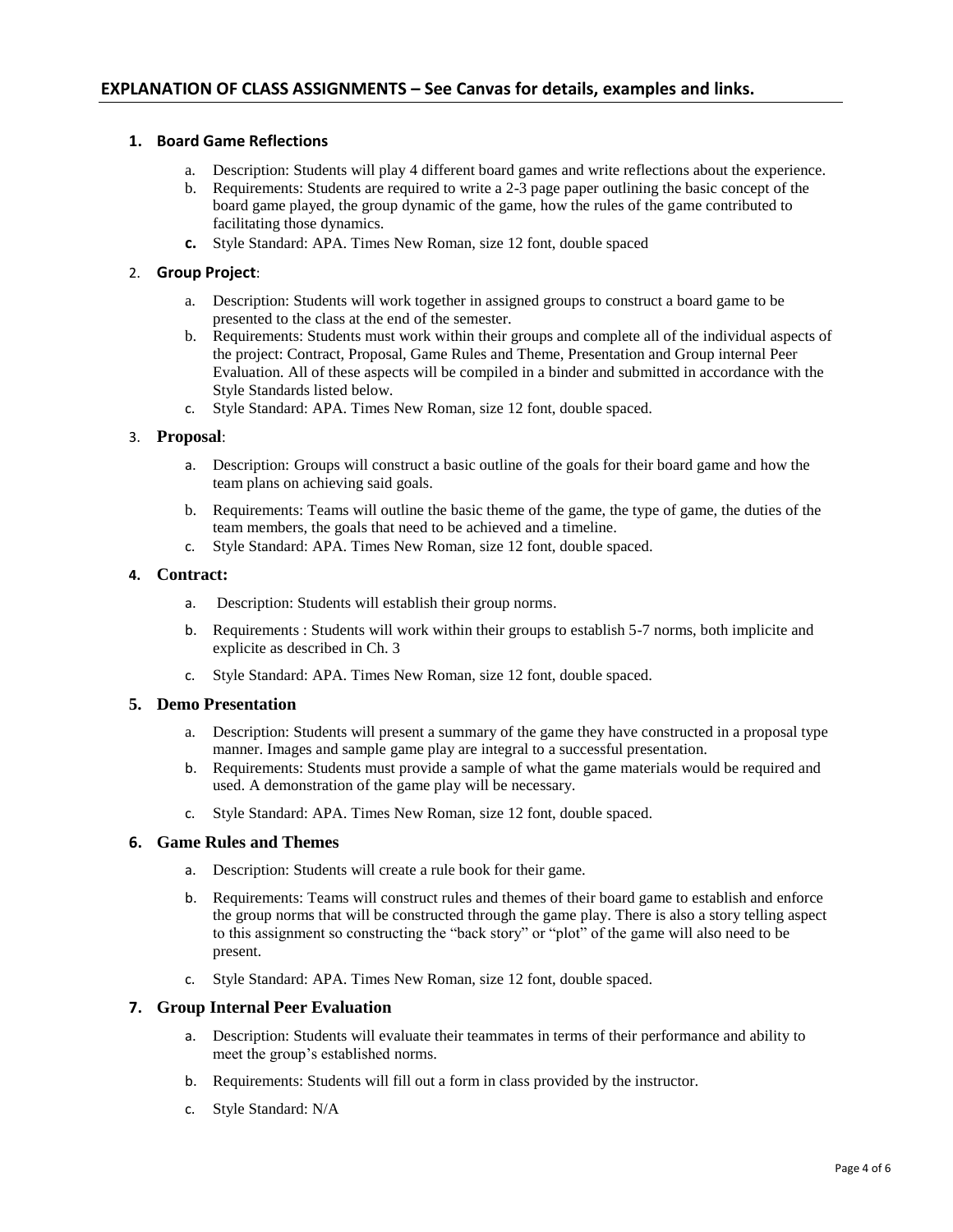### **8. Peer Presentation Evaluations**

- a. Description: Students evaluate each group's Demo Presentation.
- b. Requirements: Students will rate other groups on their presentation skill, the overall quality of the board game, the cohesion of the themes, the establishment of norms and the efficiency of game's rules to impose those norms.
- c. Style Standard: N/A

# **COURSE CALENDAR**

| Date         | Discussion/ Activity                  | HW Due           | <b>HW Assigned</b> |
|--------------|---------------------------------------|------------------|--------------------|
| Jan 14, 2016 | Presentation of Syllabus              |                  | Ch.1               |
| Jan 19, 2016 | Ch.1                                  | Ch.1             |                    |
| Jan 21, 2016 | Ch. 2                                 | Ch. 2            |                    |
| Jan 26, 2016 | Ch.3                                  | Ch.3             | Contract           |
|              | Assigning of Groups                   |                  |                    |
| Jan 28, 2016 | Ch.4                                  | Ch. 4            | Contract           |
|              | <b>Contract Presentation</b>          | Contract         |                    |
| Feb 2, 2016  | Ch.5                                  | Ch. 5            |                    |
| Feb 4, 2016  | Ch.6                                  |                  |                    |
|              | Leadership Activity                   |                  |                    |
| Feb 9, 2016  | Ch. 7 and Ch. 11                      | Ch. 7 and Ch. 11 |                    |
| Feb 11, 2016 | Midterm Review                        |                  |                    |
| Feb 16, 2016 | Midterm Exam                          |                  |                    |
| Feb18, 2016  | <b>Board Games and Groups Lecture</b> |                  | Group Project      |
|              | <b>Group Project Assigned</b>         |                  |                    |
| Feb 23, 2016 | Board Game Play and Reflection Day 1  |                  |                    |
| Feb 25, 2016 | Board Game Play and Reflection Day 2  |                  |                    |
| Mar 1, 2016  | Board Game Play and Reflection Day 3  |                  |                    |
| Mar 3, 2016  | Board Game Play and Reflection Day 4  |                  |                    |
|              | <b>Brain Storming Session</b>         |                  |                    |
| Mar 8, 2016  | Spring Break No Class                 |                  |                    |
| Mar 10, 2016 | Spring Break No Class                 |                  |                    |
| Mar 15, 2016 | Group Work Day                        | Group Proposal   |                    |
| Mar 17, 2016 | Group Work Day                        |                  |                    |
| Mar 22, 2016 | Group Work Day                        |                  |                    |
| Mar 24, 2016 | Easter Break No Class                 |                  |                    |
| Mar 29, 2016 | Ch.8                                  | Ch.8             |                    |